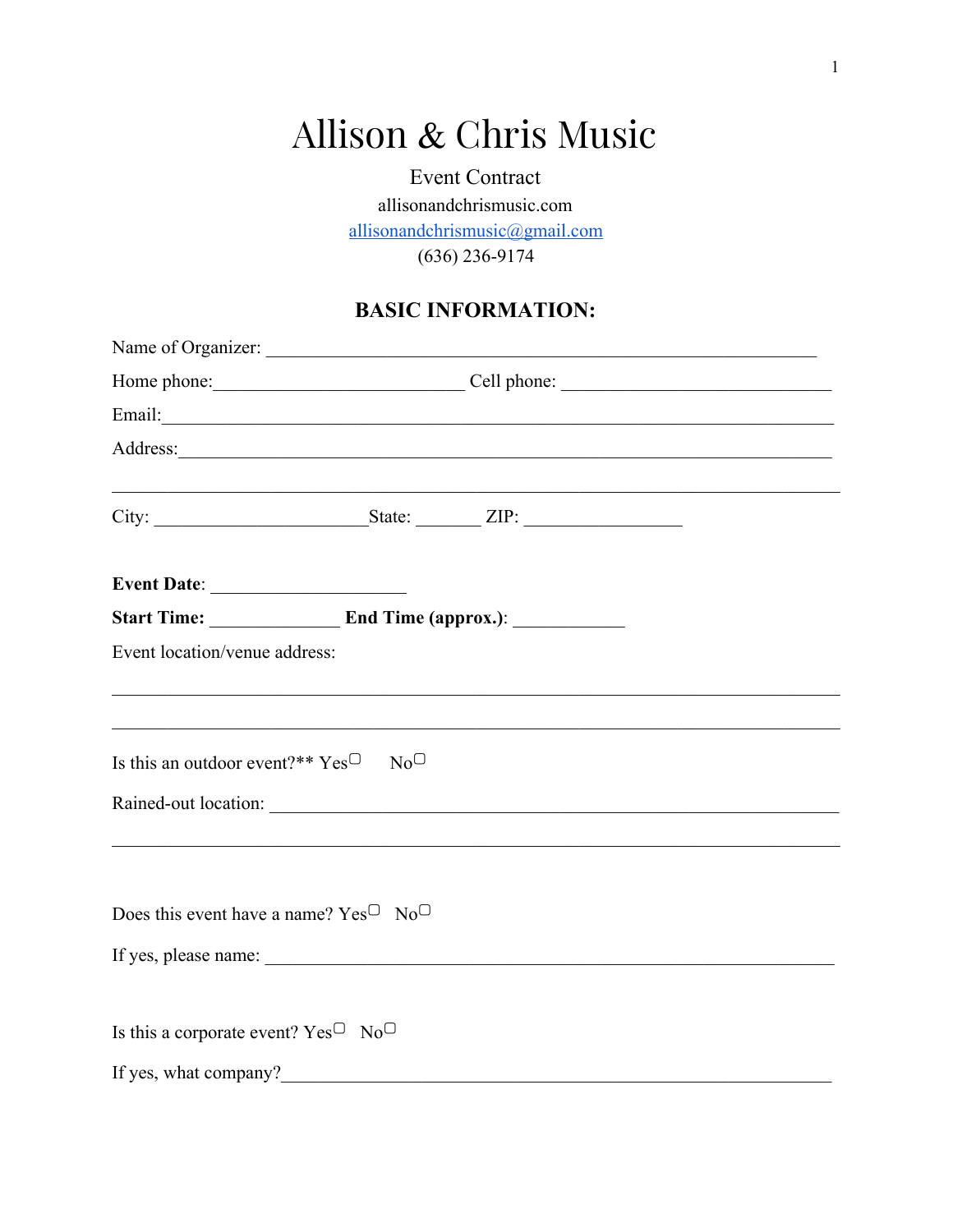Is this a private (invite-only) event?  $Yes^{\Box} No^{\Box}$ 

Will there be children at this event?  $Yes^{\Box} No^{\Box}$ 

About how many people will be attending this event?

\*\*If any of the music is to be performed outside, the client(s) must provide ample protection from sun and/or precipitation. If it is below 50 degrees (F) or above 85 degrees (F) on the day and time of the event, we must perform indoors for the safety of our instruments and equipment.

-----------------------------------------------------------

## **PRICING:**

Weekday 10% Discount (Monday-Thursday) : $Yes^{\Box}No^{\Box}$ 

#### **Check all that apply:**

(NOTE: Details of each package can be discussed and adjusted as needed.)

#### ▢ **PACKAGE A - \$1800 (Entertaining a crowd)**

- 3 hours (with 30 minute break) of piano bar-style live music, taking requests.
- Emcee any necessary announcements, raffles, etc.
- Includes Drummer.
- Includes a light show!
- Includes 2 hours of set up time.

#### ▢ **PACKAGE B - \$1000 (Background Music)**

- 1.5 hours (with 30 minute break) of instrumental live music. (Piano/violin or string quartet)
- Includes 1 hour of set up time.

#### ▢**PACKAGE C - \$750 (DJ and dance party)**

- 3 hours (with 30 minute break) of DJ'd music
- Includes a light show!
- Includes 1 hour of set up time.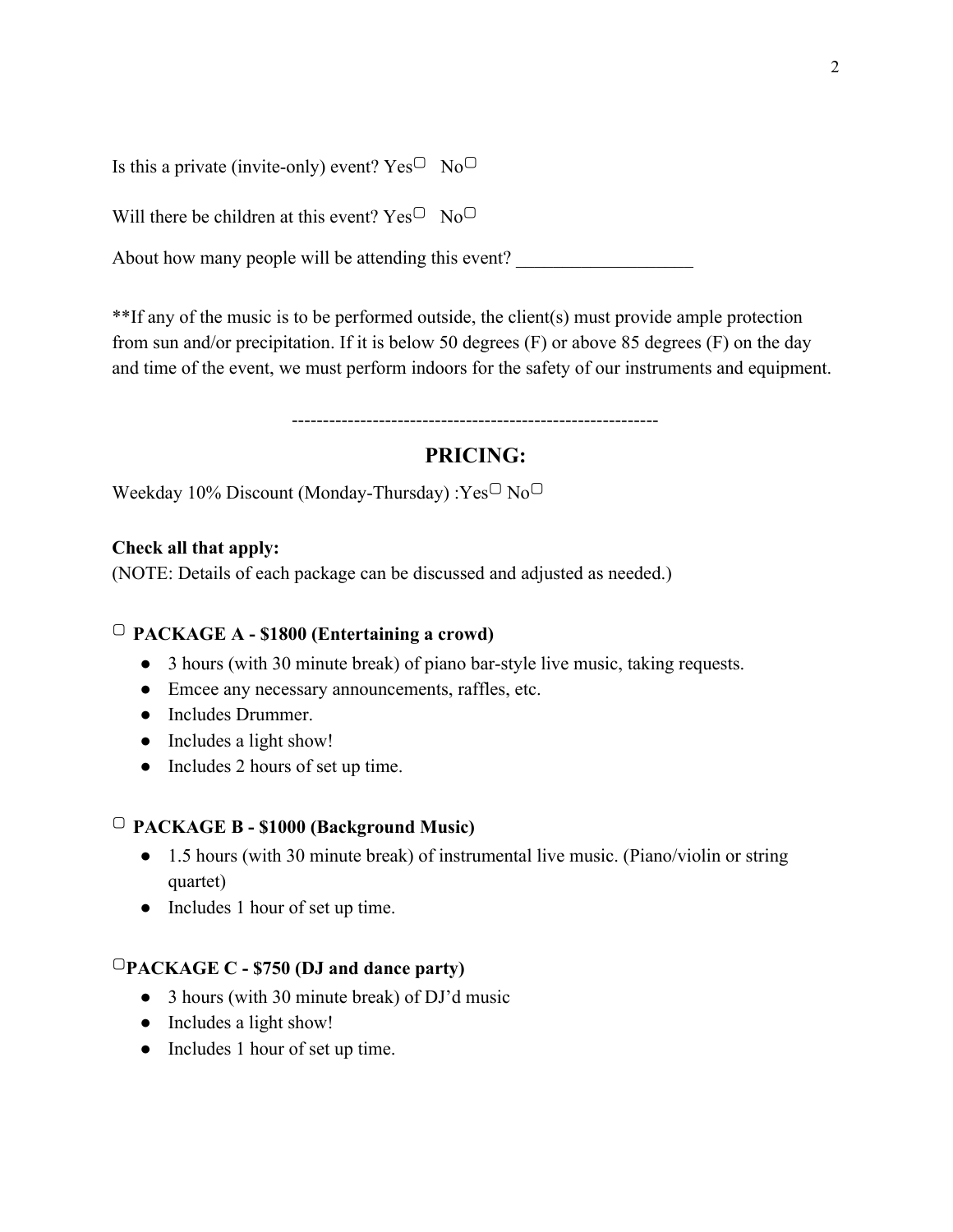#### ▢**PACKAGE D - \$3500 (Dueling Pianos)**

- 3 hours (with 30 minute break) of dueling piano bar-style live music, taking requests.
- Emcee any necessary announcements, raffles, etc.
- Includes a light show!
- Includes Drummer.
- Includes 2 hours of set up time.

**Subtotal: \_\_\_\_\_\_\_\_\_\_\_**

#### **TRAVEL:**

Travel is included within 15 miles of the Tulsa State Fairgrounds. After the first 15 miles, there is an additional charge of \$0.75 per mile. Beyond 200 miles there is an additional \$100 lodging fee for hotel/Airbnb costs.

Mileage:  $miles \times 0.75 =$ 

Lodging fee?  $Yes^{\Box}No^{\Box}$ 

**Travel Total: \_\_\_\_\_\_\_\_\_\_\_**

**Subtotal+Travel Total = FINAL TOTAL: \_\_\_\_\_\_\_\_\_\_\_**

-----------------------------------------------------------

### **PAYMENT:**

A non-refundable deposit in the amount of  $(50\%$  of final total, due seven days after receiving this contract) made payable to Allison Johnston is required to guarantee the booking of this event.\*\* Past the seven days, your date will not be held and will be available for other bookings.

Remaining balance of shall be paid no later than when we arrive at the venue on the day of the event. If the client reschedules or cancels the event, they must directly contact Allison Johnston at least 30 days prior to the event.\*\*\* If the event is cancelled or rescheduled within 30 days of the date, there is a \$100 cancellation fee, due within 14 days of cancellation.

If you would like us to play over the allotted time, our fee is an additional \$100 per half hour, or \$200 per half hour for string quartets. We can play up to an hour over the allotted time. This can be paid with cash, check, or paypal.